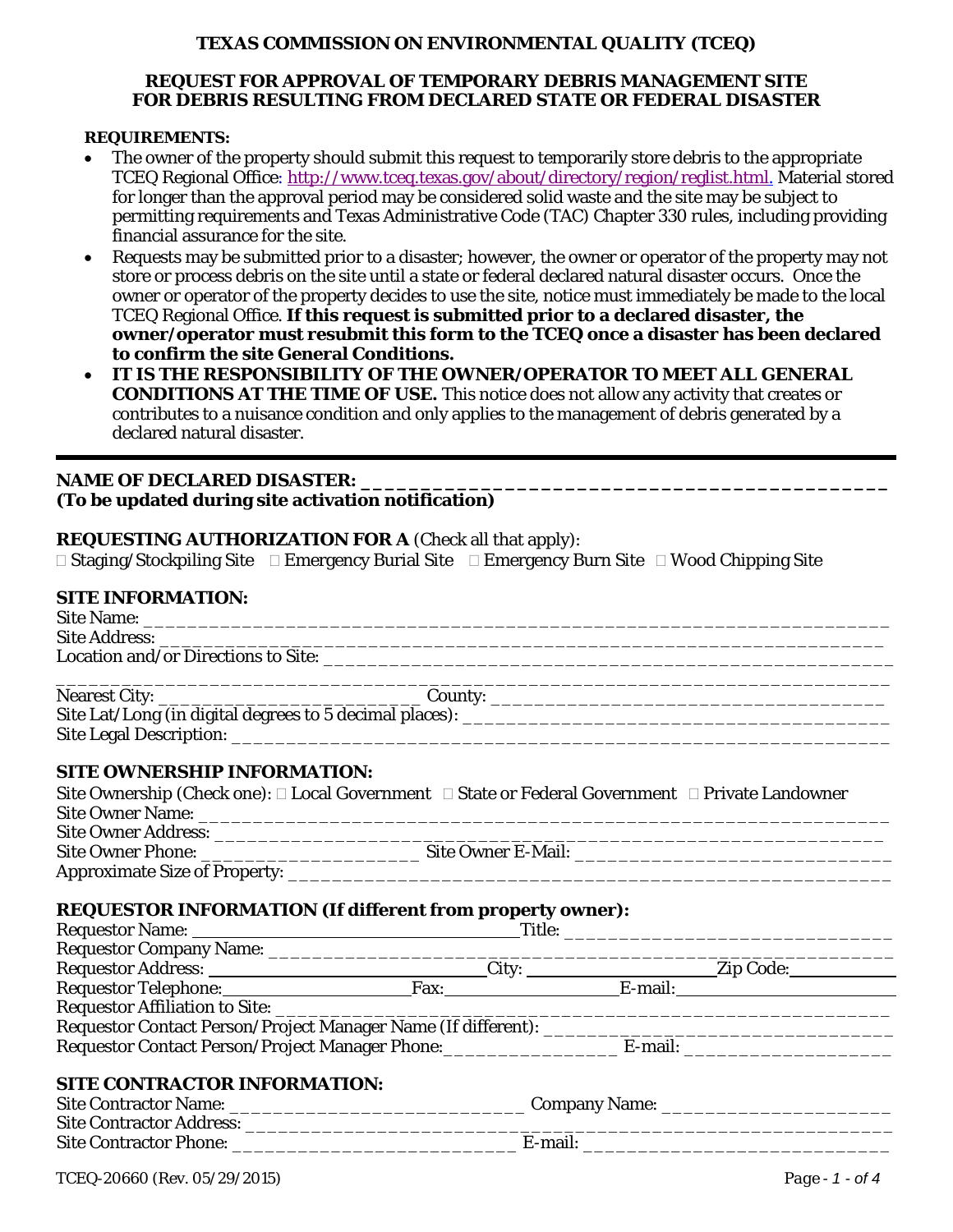# PLEASE ATTACH MAP OF SITE. INCLUDE ACCESS POINTS, DEBRIS PILE AREAS, **GRINDER/TRENCH BURNER LOCATION, OFFICE OR TRAILERS, ETC.**

| Distance from Debris Pile to Nearest Building: _________________________________                                                                                                                                               |                                                                                                                      |  |
|--------------------------------------------------------------------------------------------------------------------------------------------------------------------------------------------------------------------------------|----------------------------------------------------------------------------------------------------------------------|--|
|                                                                                                                                                                                                                                |                                                                                                                      |  |
|                                                                                                                                                                                                                                | Distance from Processing Site Location to Nearest Property Line: ______________________                              |  |
| etc.)                                                                                                                                                                                                                          |                                                                                                                      |  |
|                                                                                                                                                                                                                                | <b>Type of Debris:</b> $\Box$ Mixed construction & demolition; $\Box$ Vegetative; $\Box$ Putrescible Waste;          |  |
|                                                                                                                                                                                                                                | Purpose: □ Staging / Stockpiling; □ Burial; □ Chipping/Grinding; □ Recycle; □ Open Burn; □ Air Curtain               |  |
|                                                                                                                                                                                                                                | <b>Ultimate disposal:</b> $\Box$ Authorized Off-site Landfill; $\Box$ Beneficial Use; $\Box$ Burn; $\Box$ Recycling; |  |
| notification)                                                                                                                                                                                                                  | Volume of Material, estimate: _____________cubic yards (to be updated during the site activation                     |  |
|                                                                                                                                                                                                                                | Burn Dates: From ______________ to____________ (to be updated during the site activation notification)               |  |
| <b>SPECIAL SITE SPECIFIC INFORMATION &amp; CONDITIONS:</b>                                                                                                                                                                     | Was this site previously used or approved for debris management during previous disasters?                           |  |
| Other contracts of the contract of the contract of the contract of the contract of the contract of the contract of the contract of the contract of the contract of the contract of the contract of the contract of the contrac |                                                                                                                      |  |
|                                                                                                                                                                                                                                |                                                                                                                      |  |
|                                                                                                                                                                                                                                |                                                                                                                      |  |
|                                                                                                                                                                                                                                |                                                                                                                      |  |
|                                                                                                                                                                                                                                |                                                                                                                      |  |
|                                                                                                                                                                                                                                |                                                                                                                      |  |
|                                                                                                                                                                                                                                |                                                                                                                      |  |
|                                                                                                                                                                                                                                |                                                                                                                      |  |
|                                                                                                                                                                                                                                |                                                                                                                      |  |
|                                                                                                                                                                                                                                |                                                                                                                      |  |
|                                                                                                                                                                                                                                |                                                                                                                      |  |
|                                                                                                                                                                                                                                |                                                                                                                      |  |
|                                                                                                                                                                                                                                |                                                                                                                      |  |
|                                                                                                                                                                                                                                |                                                                                                                      |  |
|                                                                                                                                                                                                                                |                                                                                                                      |  |
|                                                                                                                                                                                                                                |                                                                                                                      |  |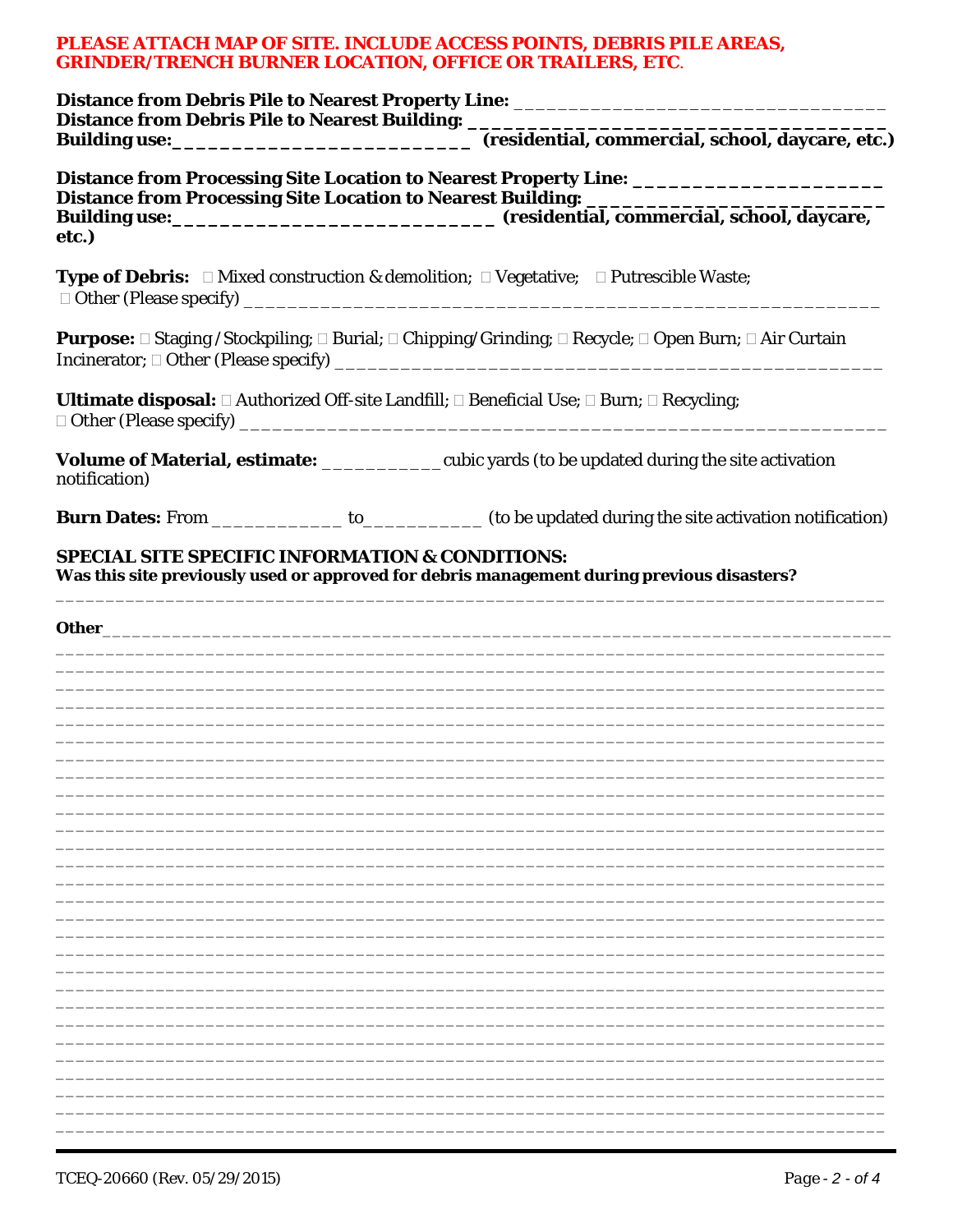# **(Applicants Do Not Modify Beyond This Point)**

# **GENERAL CONDITIONS**

### **FOR APPROVAL OF TEMPORARY DEBRIS MANAGEMENT SITES FOR DEBRIS RESULTING FROM DECLARED STATE OR FEDERAL DISASTER**

# **All Sites:**

- $\Box$  Approval is for 90 days from the date of the declared state or federal disaster.
- $\Box$  Notification MUST be made to the local TCEQ Regional Office for your area prior to site use: <http://www.tceq.texas.gov/about/directory/region/reglist.html>
- $\Box$  Consult with the local TCEQ Regional Office for additional guidance.
- $\Box$  Contact the TCEQ Regional Office for your area for additional approvals or extensions to the approved period.
- **You must have local government approval**. Provide written documentation of local government approval.
- Ensure that site is located above the 100-year floodplain, or has an authorization from the local floodplain administrator. (The floodplain map used for locating the site must be from an original Flood Insurance Rate Map prepared by FEMA, a copy of the Flood Prone Area Map prepared by the U.S. Geological Survey or an equivalent constructed map that depicts the limits and elevations of any 100-year floodplain on or adjacent to the proposed site)*.*
- $\Box$  Ensure that site is located outside any known wetlands.
- $\Box$  Ensure that site is located at least 1/4 mile from a public or private water supply (surface or ground).
- $\Box$  Ensure that site is a minimum of  $\frac{1}{4}$  mile from any known caves, springs, and streams.
- $\Box$  Debris shall be separated into piles no larger than 4,000 cubic yards.
- $\Box$  If the site will receive any putrescible waste that may attract birds, it must be located at least 5,000 feet from any airport runway used only by piston-engine aircraft, or within 10,000 feet of any airport runway used by turbojet aircraft, except as may be approved by the United States Federal Aviation Administration.
- $\Box$  Any hazardous materials, asbestos, and PCBs must be separated and disposed of appropriately.
- $\Box$  24-hour control of the site must be maintained to prevent unauthorized disposal at the site.
- $\Box$  Refer to the following FEMA websites for requirements for FEMA reimbursement: Public Assistance Grant Program:<https://www.fema.gov/public-assistance-policy-and-guidance> Debris Management Guide:<https://www.fema.gov/pdf/government/grant/pa/demagde.pdf>
- **If material is stored for longer than the approved period, it may be considered solid waste and the site may be subject to permitting requirements and TAC Chapter 330 Rules. No debris may be brought to the site prior to a declared disaster. All conditions in this document shall be met at the time of use. TCEQ personnel will be periodically monitoring these sites and any deviation from this approval (without prior authorization) can lead to possible regulatory actions.**

# **Staging/Stockpiling Sites ONLY:**

- $\Box$  Provisions must be in place to separate for proper disposal according to guidance provided by the local TCEQ Regional Office, to ensure that prohibited wastes such as batteries, used oil or oil filters, tires, appliances containing CFCs (such as refrigerators or air conditioners), bulk liquids, PCBs, or industrial hazardous wastes are not shipped to a Municipal Solid Waste (MSW) landfill.
- $\Box$  Items such as electronics, white goods, paints/solvents, plastics, insulated wire, asbestos materials, aerosol or pressurized containers, and other household hazardous wastes should be segregated to ensure proper disposal.

# **Emergency Burning Sites ONLY:**

- $\Box$  Provide written notification to the TCEQ office for your area prior to burning (e-mail notification is acceptable).
- $\Box$  The County Judge MUST have received authorization from TCEQ for the burning of debris.
- $\Box$  Only vegetative debris and clean wood are authorized to be burned (wood that has not been painted, stained, laminated or treated with a preservative such as creosote, metals, pesticides, fungicides or other compounds).